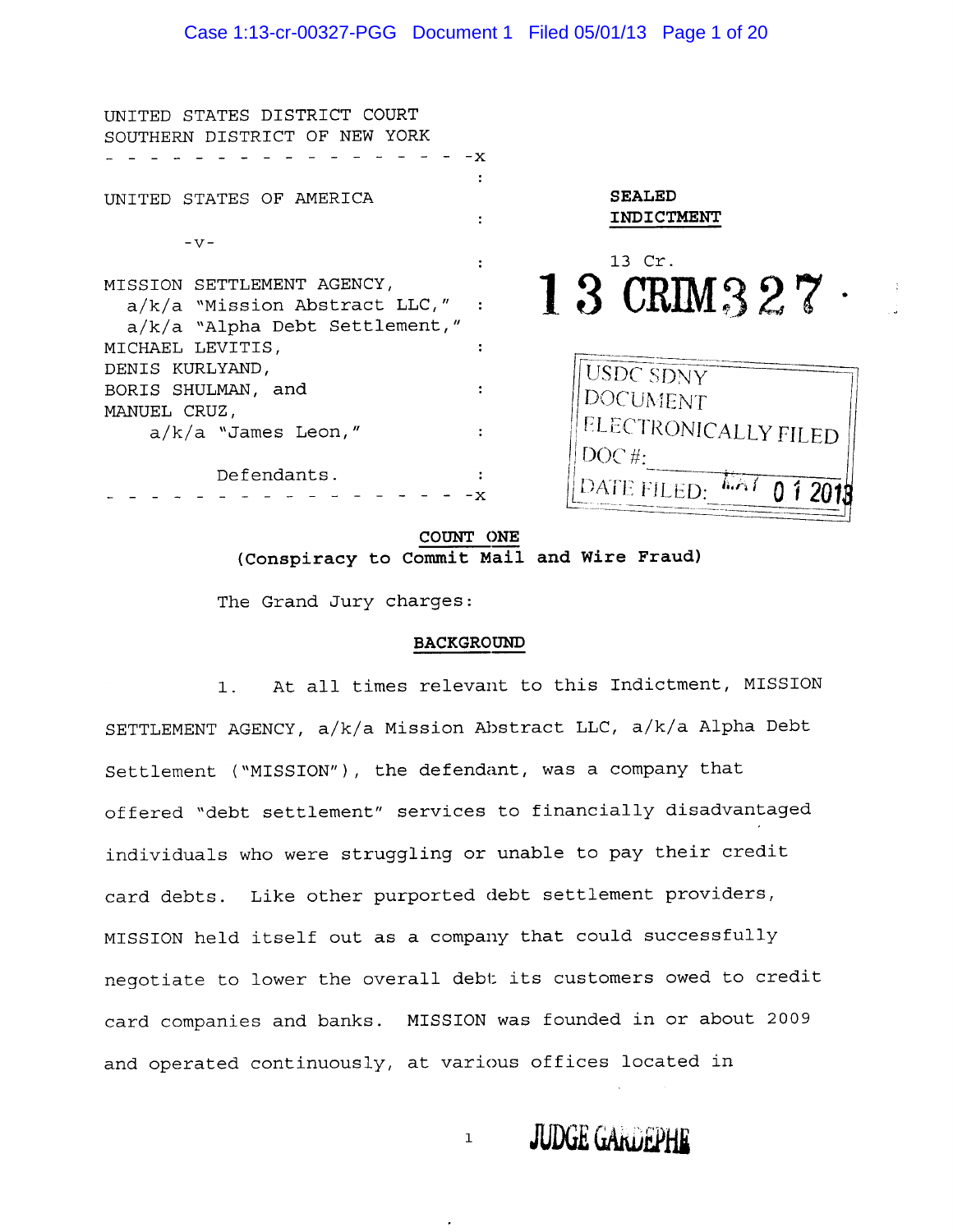## Case 1:13-cr-00327-PGG Document 1 Filed 05/01/13 Page 2 of 20

Manhattan and/or Brooklyn, up to and including in or about May 2013.

At all times relevant to this Indictment, MICHAEL  $2.$ LEVITIS, the defendant, operated and controlled MISSION. Although LEVITIS's mother was listed as MISSION's owner on certain corporate documents, in truth and in fact, it was LEVITIS who was responsible for managing MISSION's day-to-day operations, its finances, its hiring and termination of employees, and its advertising and solicitation of customers.

At all times relevant to this Indictment, DENIS  $3.$ KURLYAND, the defendant, was employed by MISSION as Vice President of Sales. In that capacity, among other things, KURLYAND supervised certain MISSION sales representatives and helped coordinate MISSION's sales strategy, including arranging for solicitation letters to be mailed to prospective customers on MISSION's behalf. KURLYAND reported directly to MICHAEL LEVITIS, the defendant.

At all times relevant to this Indictment, BORIS  $4$ . SHULMAN, the defendant, was employed by MISSION as a sales representative. In that capacity, SHULMAN was responsible for recruiting prospective customers by phone, by email, and in person. SHULMAN reported directly to DENIS KURLYAND, the defendant.

 $\overline{a}$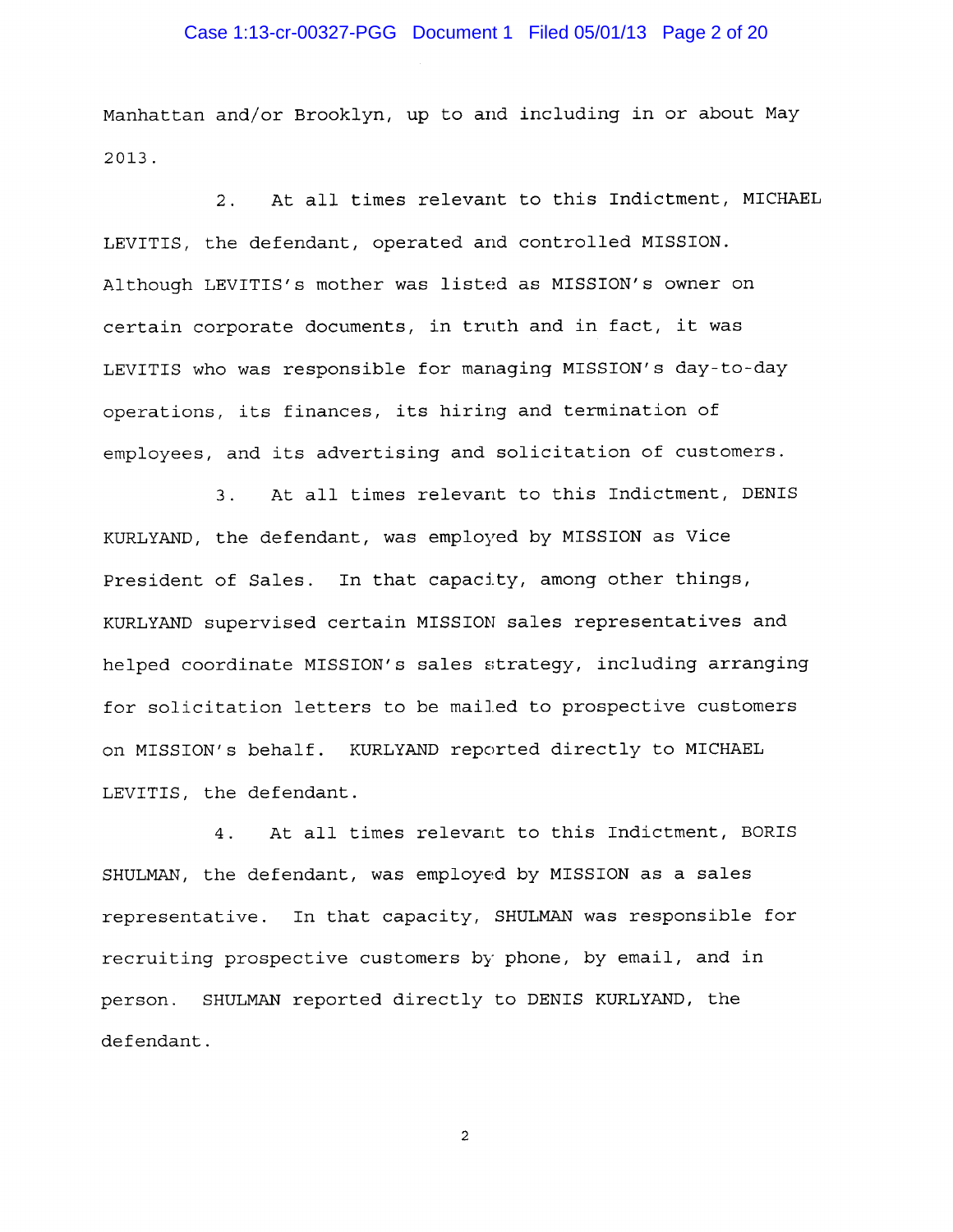#### Case 1:13-cr-00327-PGG Document 1 Filed 05/01/13 Page 3 of 20

At all times relevant to this Indictment, MANUEL 5. CRUZ, a/k/a "James Leon," the defendant, was a MISSION employee whose responsibilities included, among other things, assisting MISSION with customer solicitation.

## OVERVIEW OF THE FRAUDULENT SCHEME

From at least in or about 2009 up to and  $6.$ including in or about May 2013, MISSION, MICHAEL LEVITIS, DENIS KURLYAND, BORIS SHULMAN, and MANUEL CRUZ, a/k/a "James Leon," the defendants, systematically exploited and defrauded over a thousand financially disadvantaged individuals across the country. Preying upon the financial desperation of individuals struggling to pay their credit card debts, the defendants falsely and fraudulently tricked over a thousand such individuals into becoming MISSION's customers with significant -- but false -- assurances about MISSION's ability to help as well as about the fees MISSION would charge in exchange for that help.

Specifically, and as set forth in greater detail  $7.$ below, (1) the defendants commonly lied about and/or concealed MISSION's fees, falsely indicating MISSION would charge a mere \$49 per month, when in truth and in fact MISSION took thousands of dollars in fees from funds that its customers had set aside because they believed the funds would be used to pay creditors; (2) the defendants deceived prospective customers by

 $\overline{\mathbf{3}}$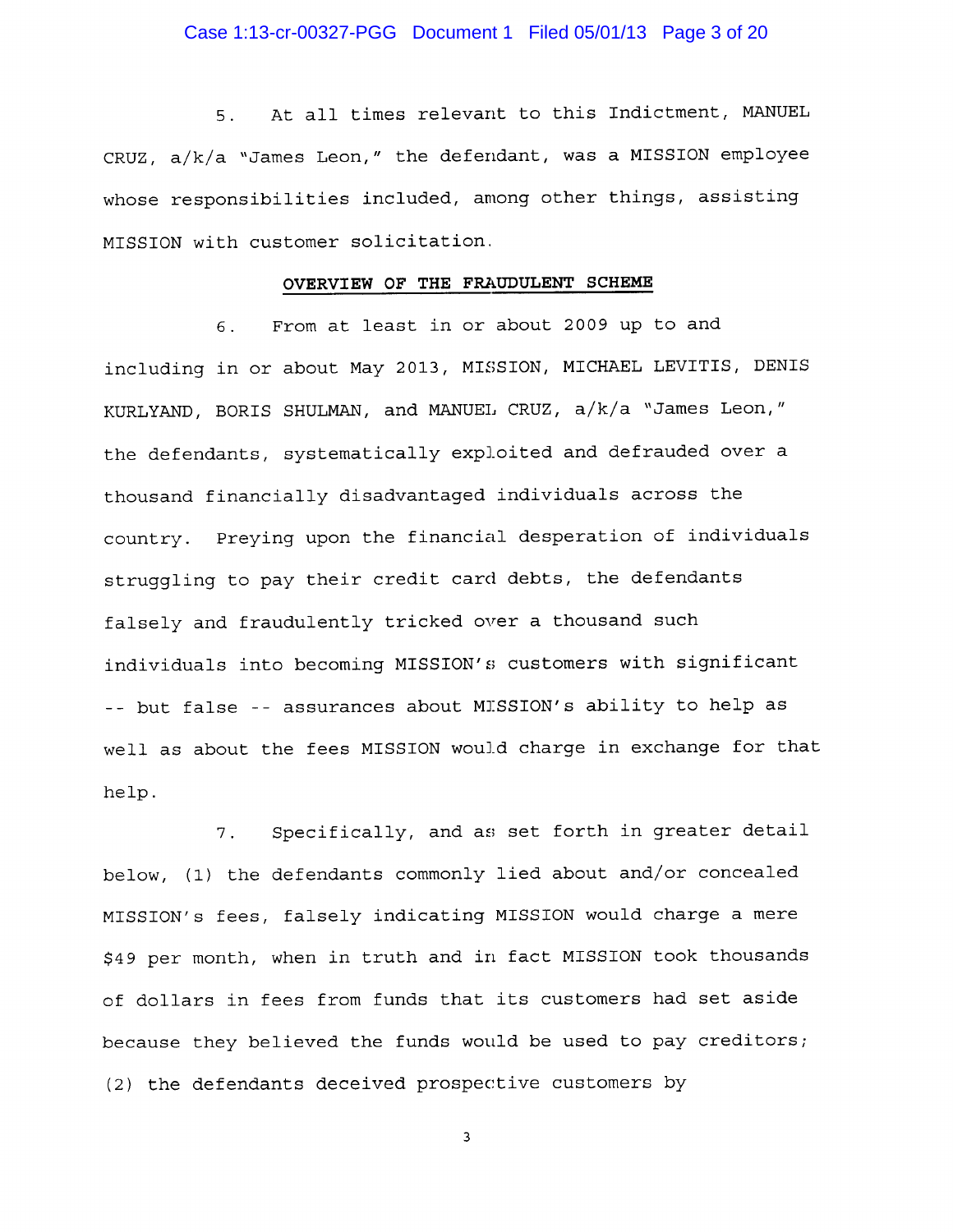## Case 1:13-cr-00327-PGG Document 1 Filed 05/01/13 Page 4 of 20

fraudulently promising that MISSION could help slash their debts -- typically by 45% -- when, for the majority of customers, MISSION actually did little or no work and failed to achieve any reduction in debt whatsoever; and (3) the defendants deceptively created an air of legitimacy for MISSION's business by, among other things, falsely suggesting that MISSION had affiliations with the federal government and a major credit bureau.

Overall, between approximately mid-2009 and March  $8<sub>1</sub>$ 2013, approximately 2200 customers paid a total of nearly \$14 million in connection with MISSION's purported debt settlement services. Of these funds, MISSION took for itself over \$6.6 million in fees and paid only approximately \$4.4 million to customers' creditors. For over 1200 of its customers, MISSION took fees totaling nearly \$2.2 million and has never paid a single penny to the customers' creditors as payment for any negotiated debt. Indeed, as a result of the defendants' scheme, most of MISSION's customers failed to achieve the reduction in debt that the defendants had promised them, and some of them suffered further declines in their credit ratings, were sued by their creditors, and/or fell into bankruptcy. Meanwhile, MICHAEL LEVITIS, the defendant, used the money that MISSION took from its customers to pay for, among other things, the operating expenses of a restaurant/nightclub he controlled, lease payments

 $\overline{4}$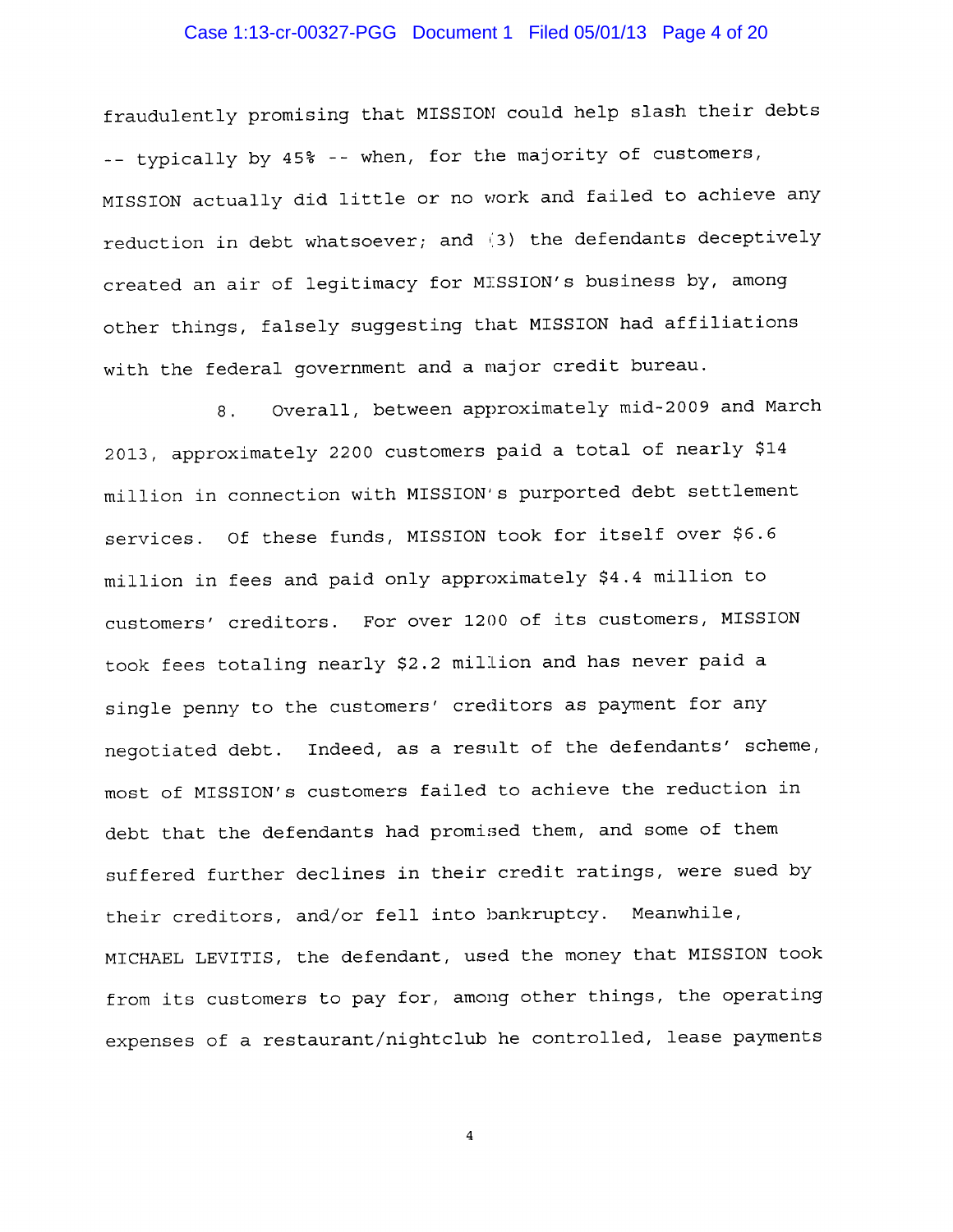#### Case 1:13-cr-00327-PGG Document 1 Filed 05/01/13 Page 5 of 20

for two different luxury Mercedes cars, and credit card bills for his mother.

## MEANS AND METHODS OF THE CONSPIRACY

MISSION, MICHAEL LEVITIS, DENIS KURLYAND, BORIS 9. SHULMAN, and MANUEL CRUZ, a/k/a "James Leon," the defendants, and others known and unknown, attempted to procure customers for MISSION as follows: They targeted financially disadvantaged individuals known to be struggling to pay credit card debt and reached out to them through, among other means, telemarketing and mail solicitations. Thereafter, MISSION's sales representatives typically spoke to the prospective customers on the phone, describing MISSION's work and its ability to renegotiate debt. Where an individual ultimately expressed an interest in engaging MISSION, MISSION then had the individual enter into a contract.

10. To successfully convince individuals to become MISSION customers, however, MISSION, MICHAEL LEVITIS, DENIS KURLYAND, BORIS SHULMAN, and MANUEL CRUZ, a/k/a "James Leon," the defendants, and others known and unknown, made material misstatements and/or material omissions concerning a number of matters.

#### Lies About MISSION's Fees

MISSION, MICHAEL LEVITIS, DENIS KURLYAND, BORIS  $11.$ SHULMAN, and MANUEL CRUZ, a/k/a "James Leon," the defendants,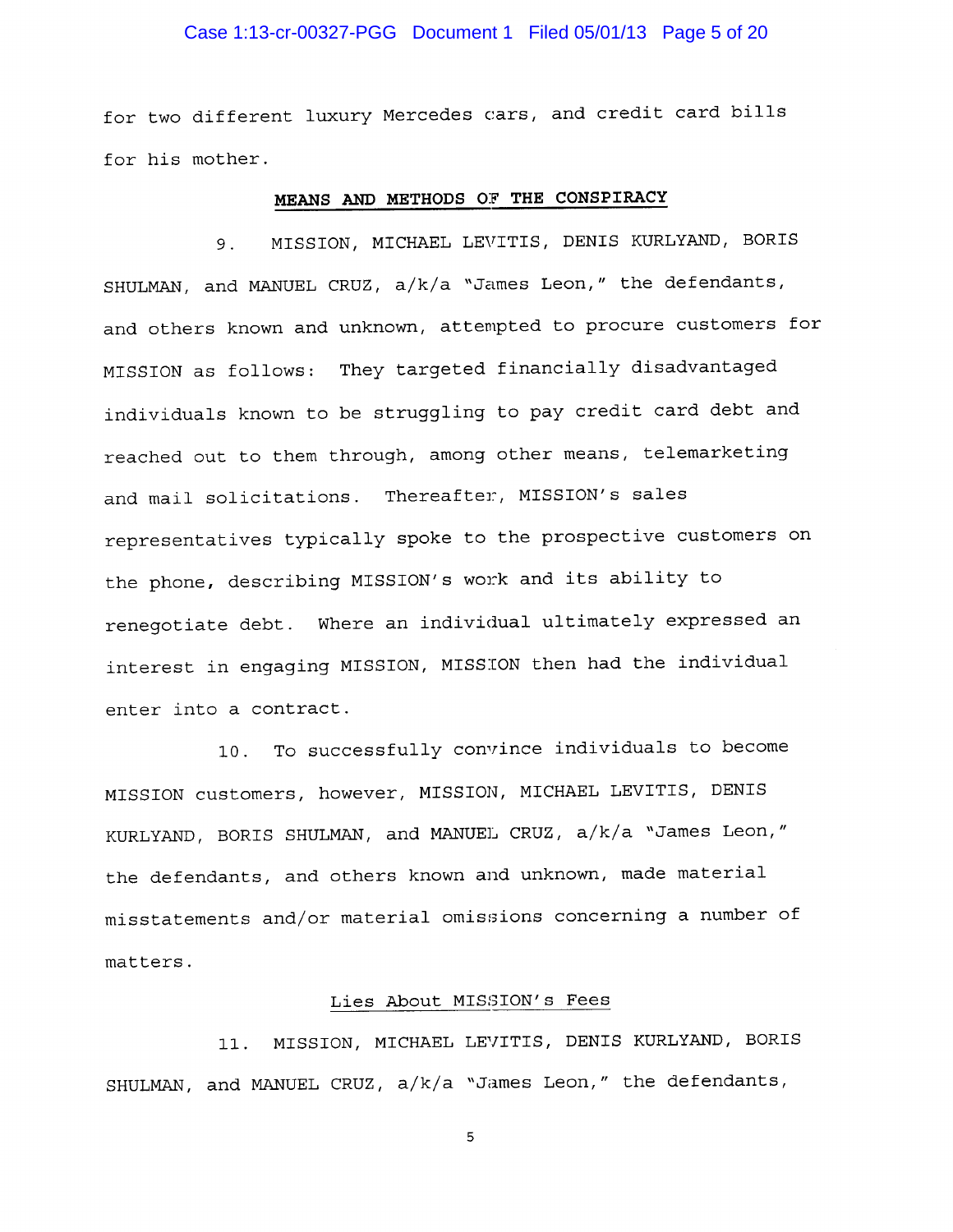## Case 1:13-cr-00327-PGG Document 1 Filed 05/01/13 Page 6 of 20

and others known and unknown, made material misrepresentations and material omissions concerning MISSION's fees when soliciting prospective customers. In solicitation letters and in phone conversations with prospective customers, MISSION represented that customers would be asked to make affordable monthly payments for a set period of time, that these payments would be held in escrow by a third party payment processor until MISSION had negotiated down the customers' debt obligations, and that the money held in escrow would then be used to pay the creditors. The defendants further promised that MISSION would only charge a nominal monthly fee of \$49 in exchange for its efforts, and they often explained that MISSION would charge an additional fee only if MISSION succeeded at obtaining a greater reduction in debt than what had been promised.

12. For example, MISSION's sales representatives were instructed not to say anything about MISSION's fees unless specifically asked about them by prospective customers, at which point sales representatives were instructed to say that MISSION charged a "\$49 administration fee" each month and that there would be an additional payment only "if we are successful at negotiating a better settlement than the 55% we promised you." A solicitation letter that MISSION sent to prospective customers similarly promised "no credit check or upfront fees" in exchange for the debt negotiation. In truth and in fact, and as the

 $\epsilon$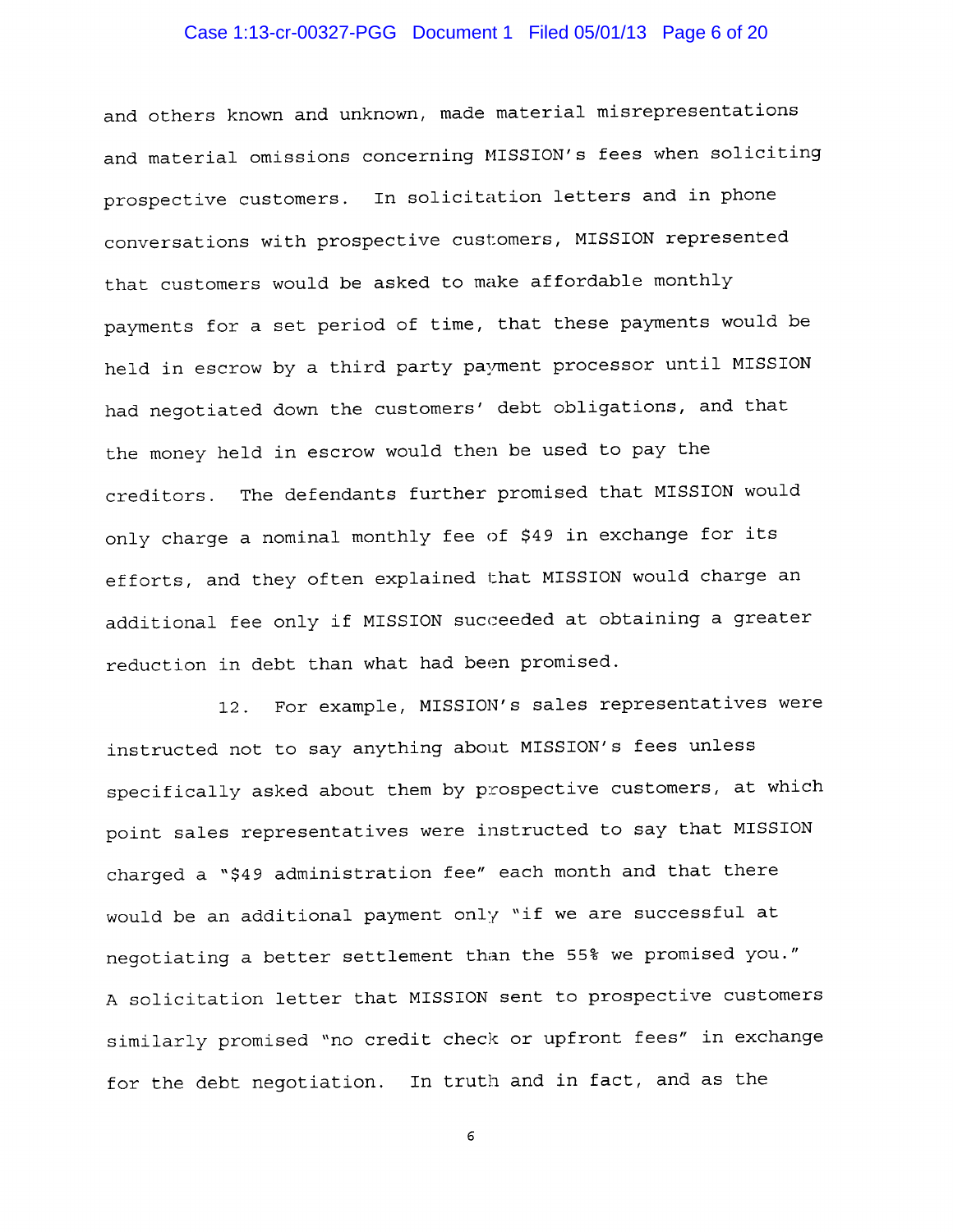## Case 1:13-cr-00327-PGG Document 1 Filed 05/01/13 Page 7 of 20

defendants well knew, MISSION charged not only approximately \$49 per month, but also an up-front fee equal to 18% of the debt the customer owed. MISSION deducted these fees from the monies that customers paid to a third party payment processor, in accordance with a monthly payment plan established by MISSION, and that customers understood would be held in escrow and ultimately used to pay their respective creditors. Indeed, MISSION regularly took for itself the entirety of the funds that its customers set aside during the first three months of their contracts with MISSION -- money that customers believed would be paid to creditors -- so as to insure that the company would receive upfront fees before any of the customers' debt was even paid down.

## Lies About MISSION's Results

MISSION, MICHAEL LEVITIS, DENIS KURLYAND, BORIS  $13.$ SHULMAN, and MANUEL CRUZ, a/k/a "James Leon," the defendants, and others known and unknown, typically promised prospective customers that MISSION would negotiate a substantial reduction in debt for them, typically promising prospective customers that they would have to pay only 55% of the amount owed to creditors, i.e., a reduction of about 45%. In truth and in fact, and as the defendants well knew, this promise was materially false and misleading because, among other things, (a) MISSION did little or no meaningful work to negotiate reductions in debt for many of its customers; and (b) the sort of result MISSION was

 $\overline{7}$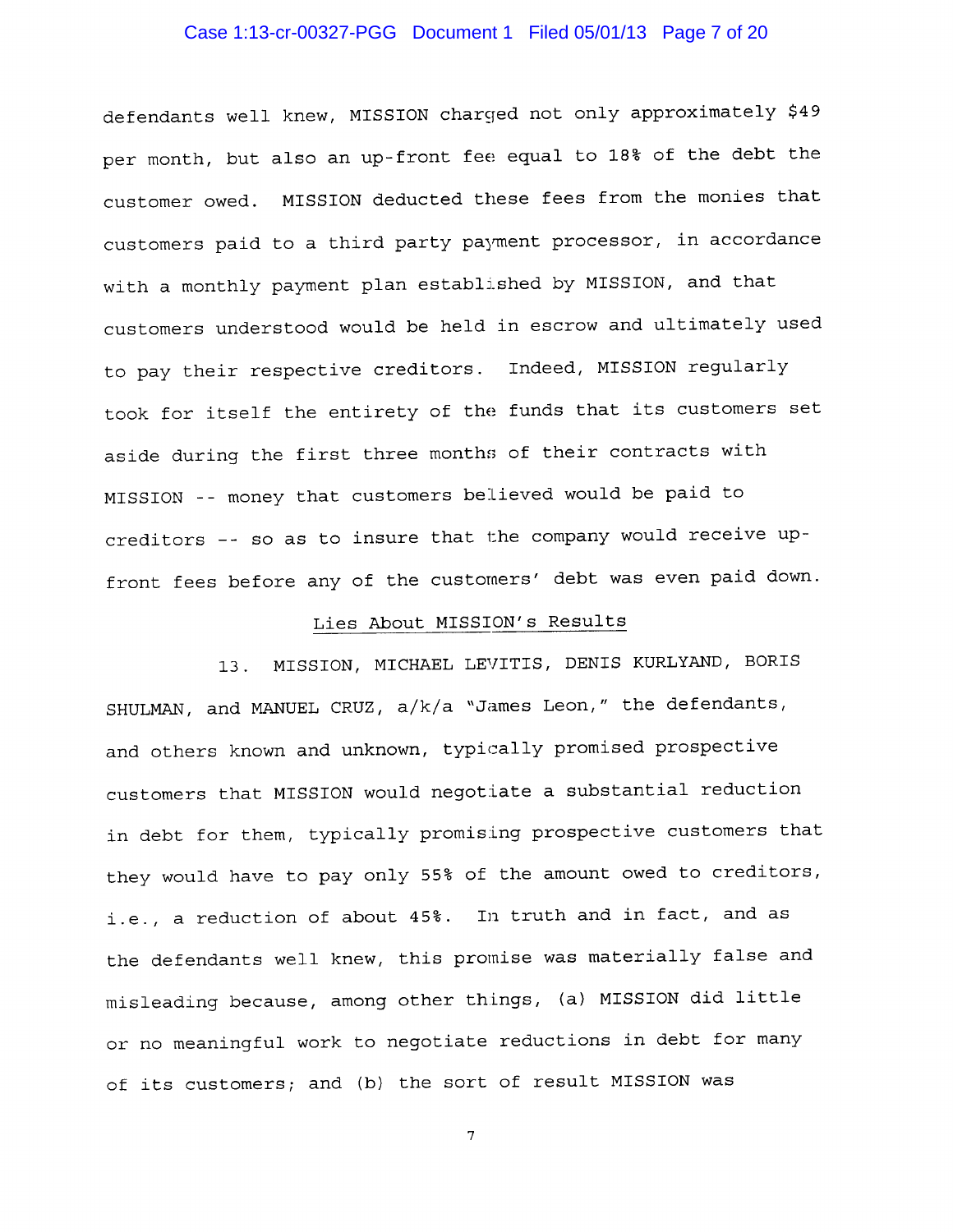#### Case 1:13-cr-00327-PGG Document 1 Filed 05/01/13 Page 8 of 20

promising prospective customers was substantially more favorable than the results MISSION typically achieved for prior customers (many of whom terminated their relationships with MISSION after discovering that MISSION had lied about the fees it was charging).

## Lies About MISSION's Affiliations

MISSION, MICHAEL LEVITIS, DENIS KURLYAND, BORIS  $14.$ SHULMAN, and MANUEL CRUZ, a/k/a "James Leon," the defendants, and others known and unknown, made material misrepresentations about MISSION's relationships and affiliations in a deceptive effort to make MISSION seem more credible and trustworthy. For example, in an effort to attract business, MISSION sent a solicitation letter to prospective customers that falsely suggested that MISSION was acting on behalf of or in connection with a federal governmental program. Among other things, the letter included an image of the Great Seal of the United States and indicated that the letter was coming from the so-called "Reduction Plan Administrator" of the purported "Office of Disbursement." However, the letter provided a phone number and address that were MISSION's alone and, in truth and in fact, and as the defendants well knew, MISSION did not have any relationship with any federal agency, nor was it operating in connection with any federal program.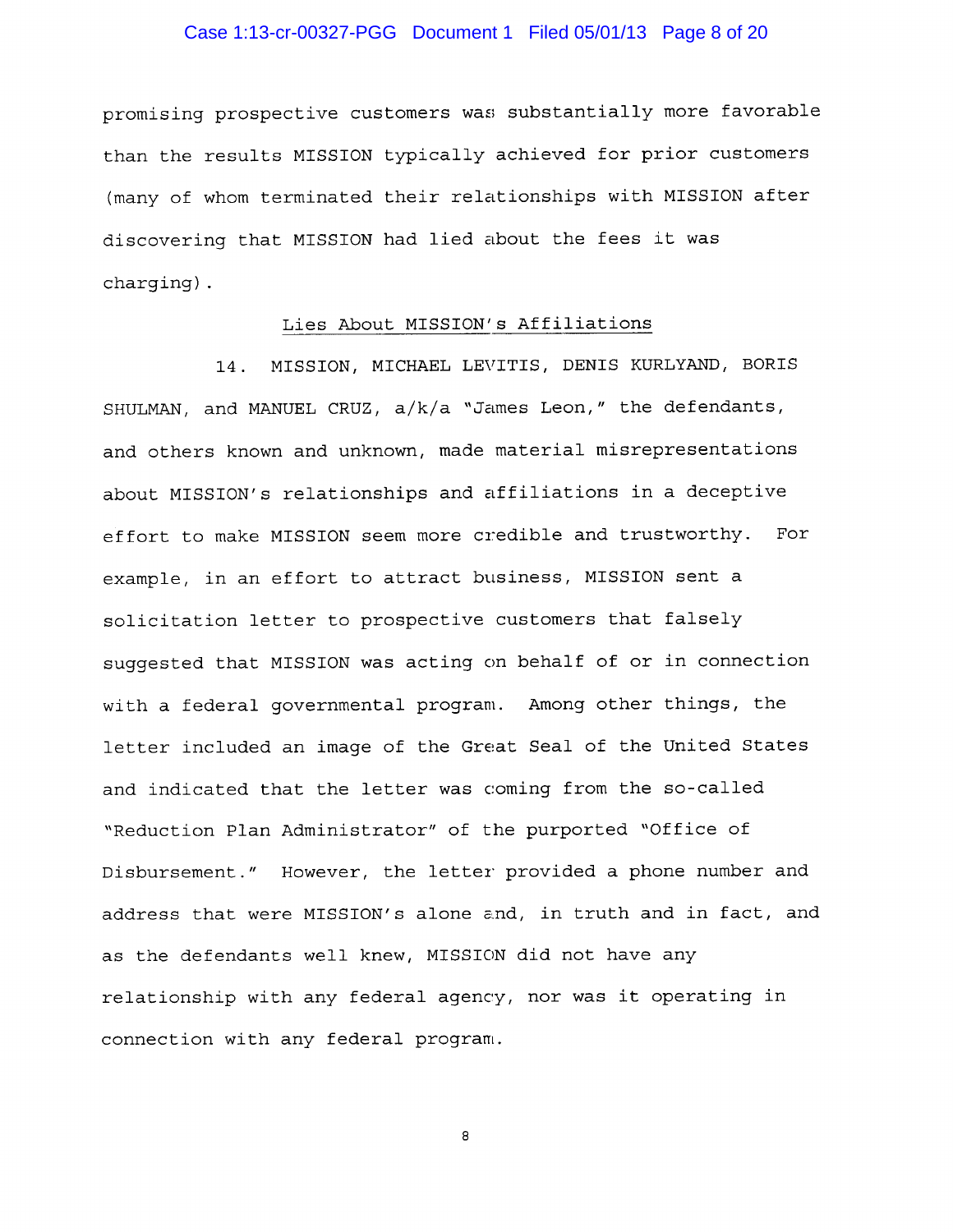## Case 1:13-cr-00327-PGG Document 1 Filed 05/01/13 Page 9 of 20

In the same way that MISSION falsely suggested an 15. affiliation with the federal government, MISSION falsely suggested that it had a close relationship with one of the three leading credit bureaus in the United States ("Credit Bureau"). Specifically, MISSION's sales representatives were instructed to tell prospective customers that MISSION "works in direct correspondence with [the Credit Bureau]" and that MISSION had received the prospective customer's contact information (and other data) directly from the Credit Bureau. In truth and in fact, and as the defendants well knew, MISSION did not have any relationship with the Credit Bureau, nor did MISSION obtain contact information from the Credit Bureau.

#### Continued Lies

Between 2009 and 2013, as MISSION's customers  $16.$ discovered that MISSION was taking up-front fees from them and otherwise acting contrary to the representations that MISSION and its employees had made to them, the customers filed numerous complaints with MISSION in person, by phone, by email, and otherwise. Customers also filed numerous complaints with federal, state and local agencies, as well as better business bureaus, many of which in turn contacted MISSION regarding the complaints. Sometimes, in an effort to quiet complaining customers, MISSION issued partial refunds. Other times, MISSION refused to do so and defended its conduct by pointing to the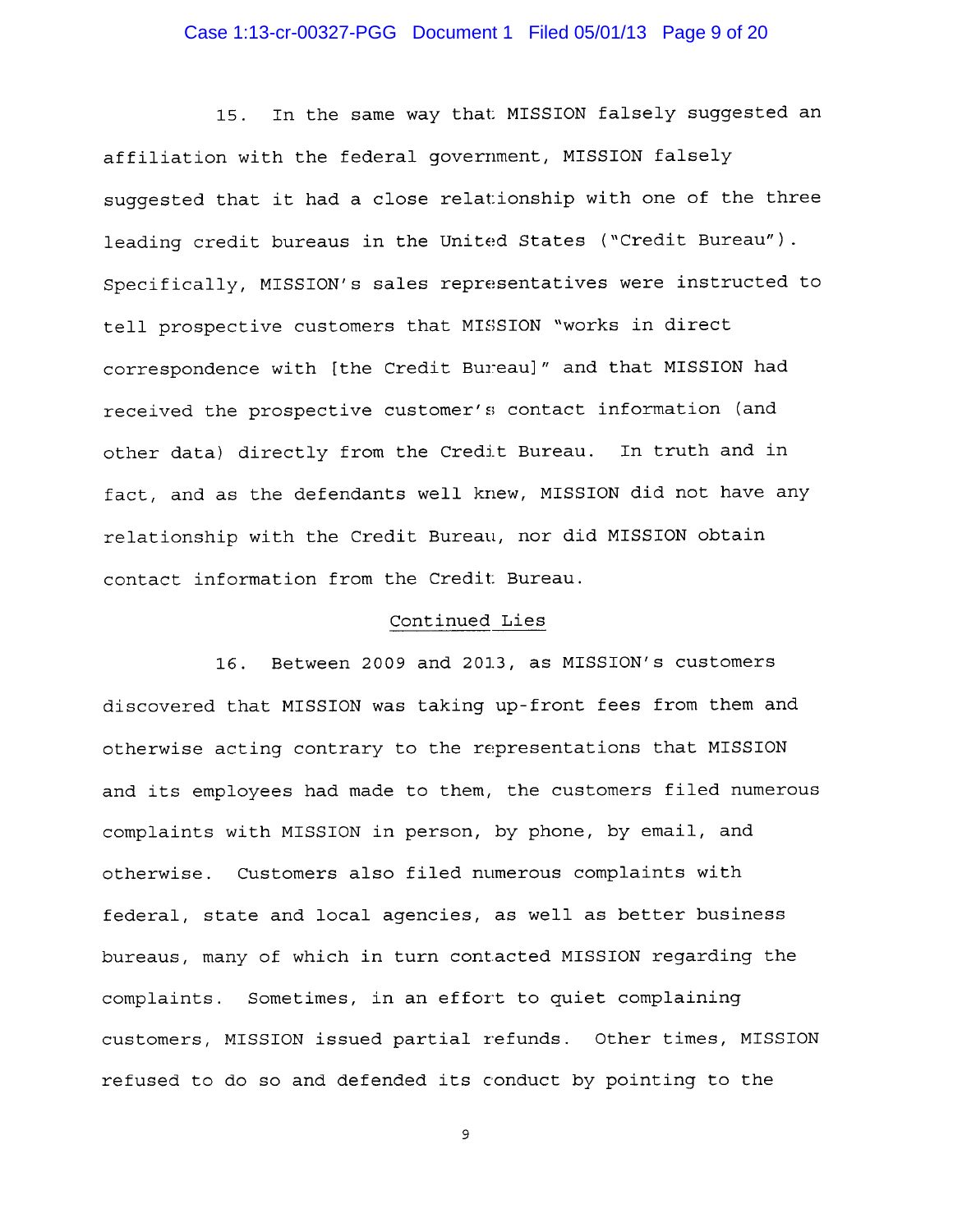#### Case 1:13-cr-00327-PGG Document 1 Filed 05/01/13 Page 10 of 20

provisions of a contract that it had all of its customers sign a contract that disclosed MISSION's fees but in confusing terms and that, in any event, MISSION's sales representatives often hurriedly directed customers to sign online or in person without first going over the terms with them. Notwithstanding the litany of complaints that they received, MISSION, MICHAEL LEVITIS, DENIS KURLYAND, BORIS SHULMAN, and MANUEL CRUZ, a/k/a "James Leon," the defendants, continued to maintain their false and fraudulent practices, in whole or in part.

#### STATUTORY ALLEGATIONS

17. From at least in or about 2009 up to and including in or about April 2013, in the Southern District of New York and elsewhere, MISSION, MICHAEL LEVITIS, DENIS KURLYAND, BORIS SHULMAN, and MANUEL CRUZ, a/k/a "James Leon," the defendants, and others known and unknown, willfully, and knowingly did combine, conspire, confederate, and agree together and with each other to commit mail fraud, in violation of Title 18, United States Code, Section 1341, and wire fraud, in violation of Title 18, United States Code, Section 1343, to wit, the defendants engaged in a scheme to defraud customers of MISSION by, among other things, making misrepresentations about MISSION's fees, results, and affiliations.

18. It was a part and ar object of the conspiracy that MISSION, MICHAEL LEVITIS, DENIS KURLYAND, BORIS SHULMAN,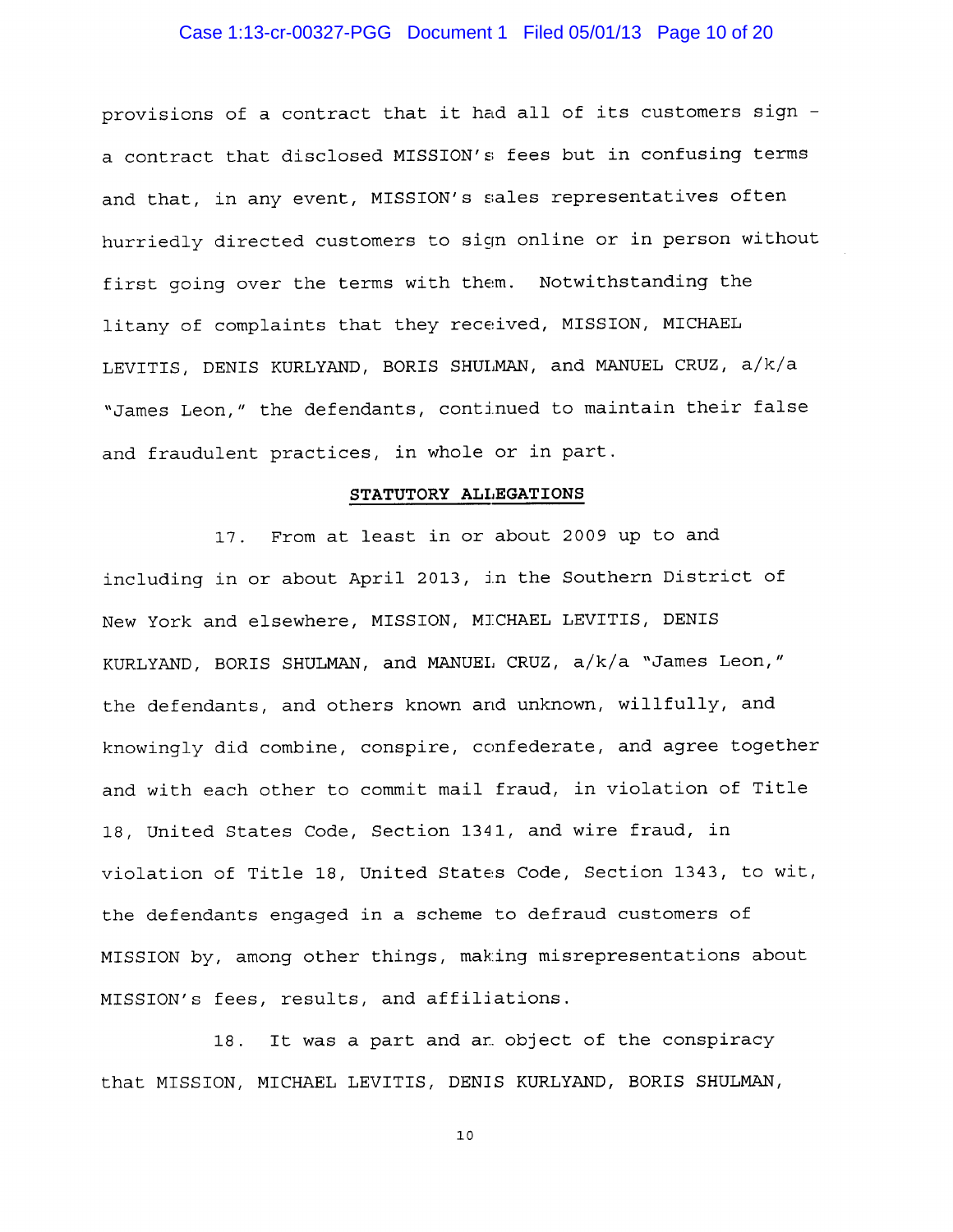#### Case 1:13-cr-00327-PGG Document 1 Filed 05/01/13 Page 11 of 20

and MANUEL CRUZ, a/k/a "James Leon," the defendants, and others known and unknown, willfully and knowingly, having devised and intending to devise a scheme and artifice to defraud, and for obtaining money and property by means of false and fraudulent pretenses, representations and promises, for the purpose of executing such scheme and artifice and attempting so to do, would and did place in a post office and authorized depository for mail matter, matters and things to be sent and delivered by the Postal Service, and would and did deposit and cause to be deposited matters and things to be sent and delivered by private and commercial interstate carriers and would and did take and receive therefrom, such matters and things, and would and did knowingly cause to be delivered by mail and such carriers according to the directions thereon, and at the places at which they were directed to be delivered by the persons to whom they were addressed, such matters and things, in violation of Title 18, United States Code, Section 1341.

It was further a part and object of the 19. conspiracy that MISSION, MICHAEL LEVITIS, DENIS KURLYAND, BORIS SHULMAN, and MANUEL CRUZ, a/k/a "James Leon," the defendants, and others known and unknown, unlawfully, willfully, and knowingly, having devised and intending to devise a scheme and artifice to defraud and for obtaining money and property by means of false and fraudulent pretenses, representations, and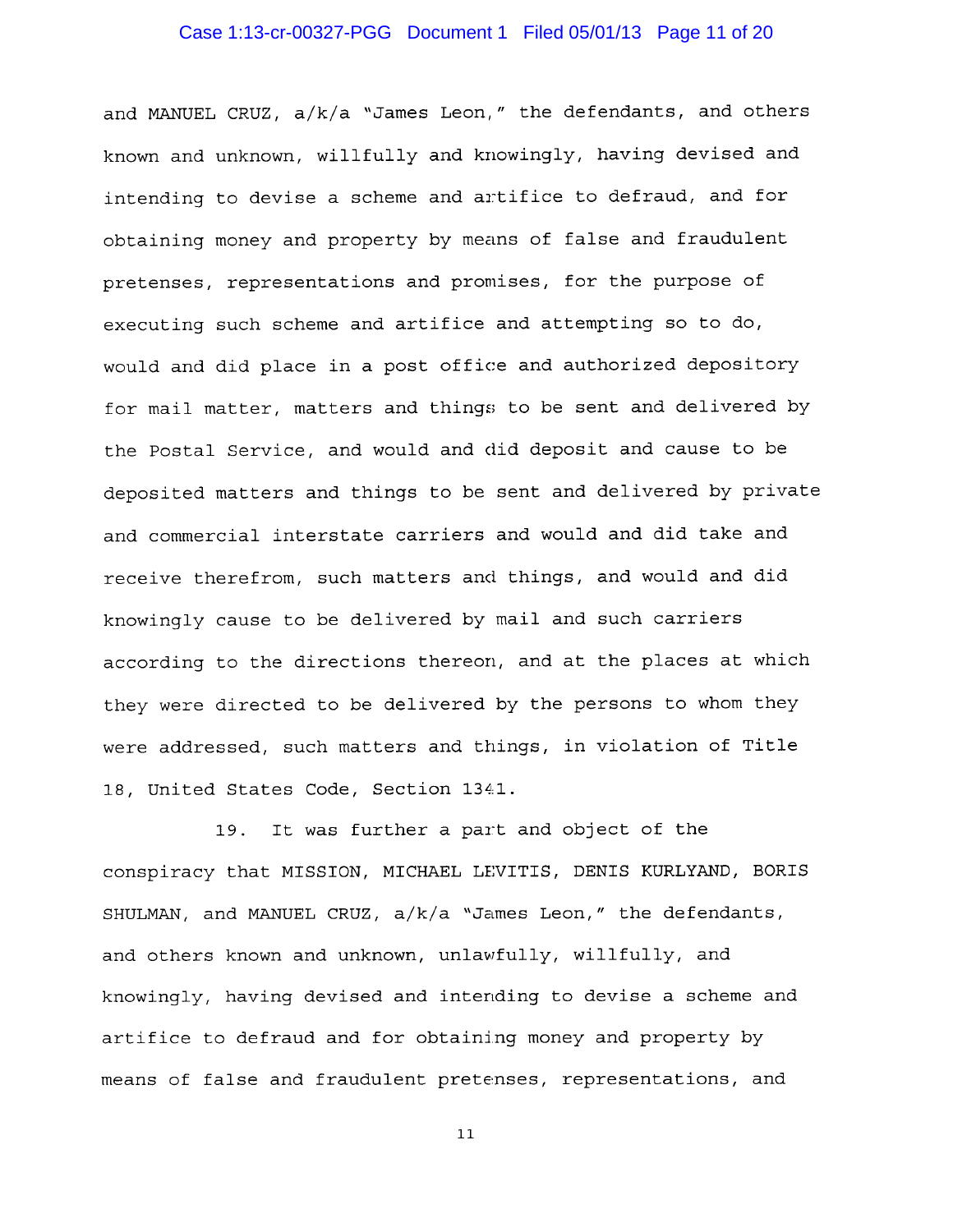## Case 1:13-cr-00327-PGG Document 1 Filed 05/01/13 Page 12 of 20

promises, would and did transmit and cause to be transmitted by means of wire, radio, and television communication in interstate and foreign commerce, writings, signs, signals, pictures, and sounds for the purpose of executing such scheme and artifice, in violation of Title 18, United States Code, Section 1343.

#### OVERT ACTS

In furtherance of the conspiracy and to effect  $20.$ its illegal objects, MISSION, MICHAEL LEVITIS, DENIS KURLYAND, BORIS SHULMAN, and MANUEL CRUZ, a/k/a "James Leon," the defendants, committed the following overt acts, among others, in the Southern District of New York and elsewhere:

In or about November 2012, MANUEL CRUZ, a/k/a  $a.$ "James Leon," represented to another person that MISSION's fees were just \$49.99 a month.

In or about early 2012, BORIS SHULMAN b. misrepresented the amount of MISSION's fees to a particular customer of MISSION.

In or about 2011, DENNIS KURLYAND and MICHAEL  $\mathsf{C}$ . LEVITIS caused a fraudulent and deceptive solicitation letter to be mailed to prospective customers on behalf of MISSION.

(Title 18, United States Code, Section 1349.)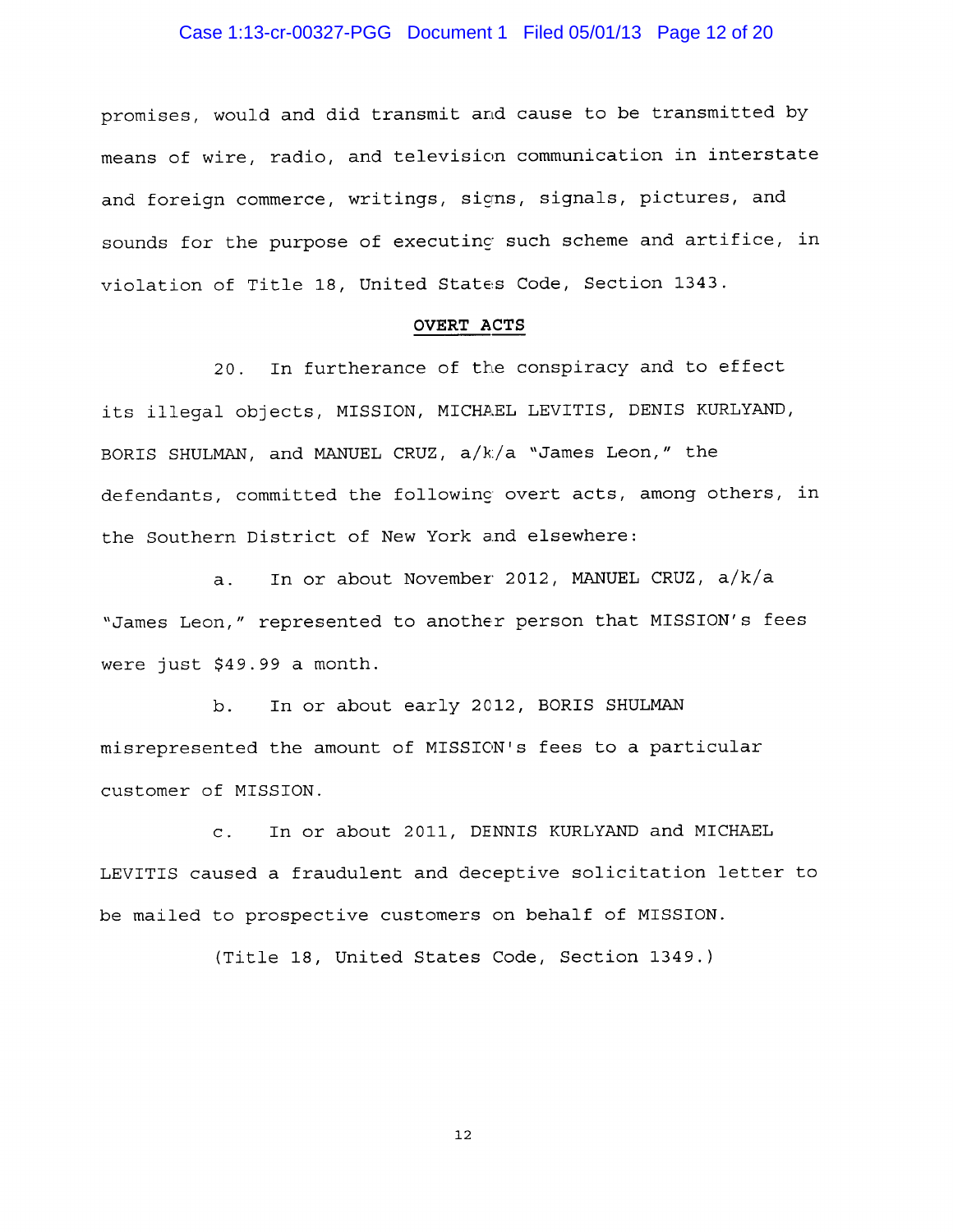#### COUNT TWO (Mail Fraud)

The Grand Jury further charges:

 $21.$ The allegations contained in paragraphs 1 through 16 and 20 above are hereby repeated, realleged and incorporated by reference as if fully set forth herein.

22. From at least in or about 2009 up to and including in or about April 2013, MISSION, MICHAEL LEVITIS, DENIS KURLYAND, BORIS SHULMAN, and MANUEL CRUZ, a/k/a "James Leon," the defendants, willfully and knowingly, having devised and intending to devise a scheme and artifice to defraud, and for obtaining money and property by means of false and fraudulent pretenses, representations, and promises, for the purpose of executing such scheme and artifice and attempting so to do, did place in a post office and authorized depository for mail matter, matters and things to be sent and delivered by the Postal Service, and did deposit and cause to be deposited matters and things to be sent and delivered by private and commercial interstate carriers, and did take and receive therefrom, such matters and things, and did knowingly cause to be delivered by mail and such carriers, according to the directions thereon, and at the places at which they are directed to be delivered by the persons to whom they are addressed, such matters and things, to wit, the defendants engaged in a scheme to defraud customers of MISSION by, among other things, making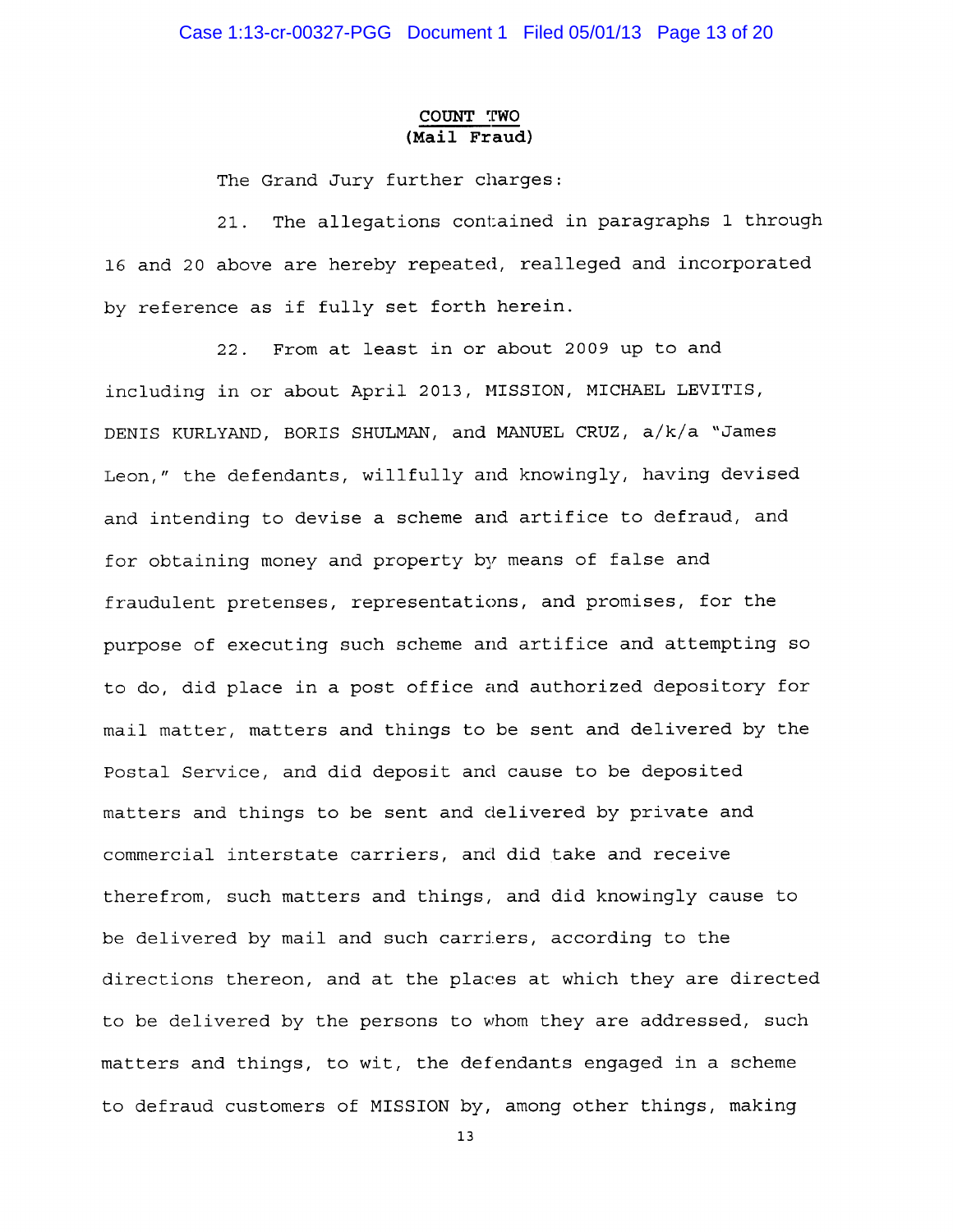#### Case 1:13-cr-00327-PGG Document 1 Filed 05/01/13 Page 14 of 20

misrepresentations about MISSION's fees, results, and affiliations and, in doing so, caused mailings, including solicitation letters, to be made.

(Title 18, United States Code, Sections 1341 and 2.)

#### COUNT THREE  $(\overline{\text{Wire } \text{Final}})$

The Grand Jury further charges:

23. The allegations contained in paragraphs 1 through 16 and 20 above are hereby repeated, realleged and incorporated by reference as if fully set forth herein.

From at least in or about 2009 through in or 24. about April 2013, in the Southern District of New York and elsewhere, MISSION, MICHAEL LEVITIS, DENIS KURLYAND, BORIS SHULMAN, and MANUEL CRUZ, a/k/a "James Leon," the defendants, willfully and knowingly, having devised and intending to devise a scheme and artifice to defraud, and for obtaining money and property by means of false and fraudulent pretenses, representations, and promises, did transmit and cause to be transmitted by means of wire, radio, and television communication in interstate and foreign commerce, writings, signs, signals, pictures, and sounds for the purpose of executing such scheme and artifice, to wit, the defendants engaged in a scheme to defraud customers of MISSION by, among other things, making misrepresentations about MISSION's fees, results, and affiliations and, in doing so, caused interstate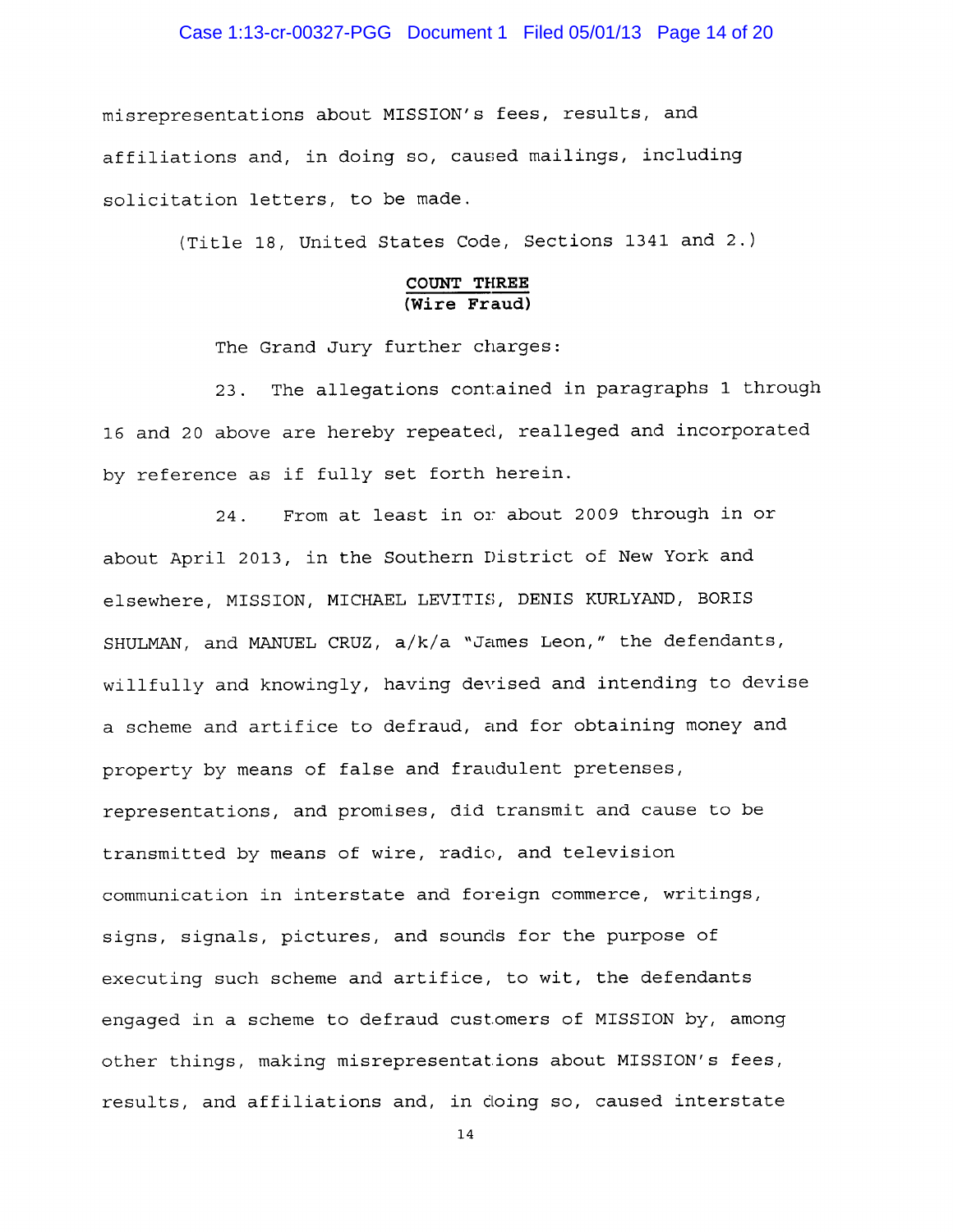wires, including interstate telephone calls, to be made.

(Title 18, United States Code, Sections 1343 and 2.)

#### FORFEITURE ALLEGATION

25. As the result of committing the mail and wire fraud offenses, and conspiracy offenses, in violation of Title 18, United States Code, Sections 1349, 1343, and 1341, alleged in Counts One through Three of this Indictment, MISSION, MICHAEL LEVITIS, DENIS KURLYAND, BORIS SHULMAN, and MANUEL CRUZ, a/k/a "James Leon," the defendants, shall forfeit to the United States, pursuant to Title 18, United States Code, Section 981(a)(1)(C) and Title 28, United States Code, Section 2461, all property, real and personal, that constitutes or is derived from proceeds traceable to the commission of the offenses, including but not limited to the following:

At least \$2,196,522 in United States currency, in  $a.$ that such sum in aqqreqate is property representing the amount of proceeds obtained as a result of the offenses for which the defendants are jointly and severally liable.

b. Any and all United States currency, funds or other monetary instruments credited to the following accounts:

i. J.P. Morgan Chase Account No. 809315351, in the name of Mission Abstract LLC d/b/a Mission Settlement Agency;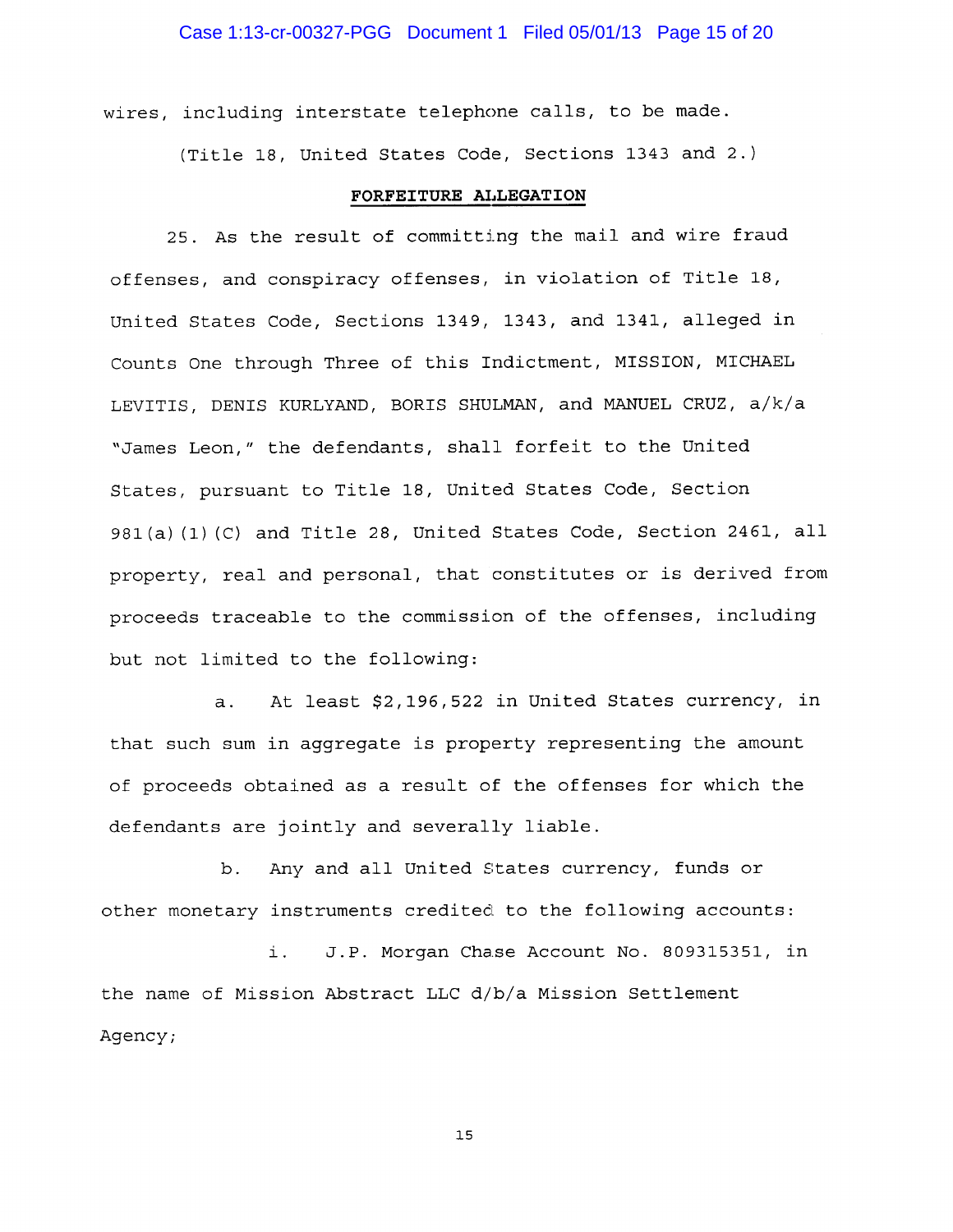J.P. Morgan Chase Account Nos. 791501276566, ii. 791005536565, 4970270130 in the name of Eva Levitis;

iii. Citibank Account No. 42777002, in the name of Eva Levitis;

iv. J.P. Morgan Chase Account No. 103073080765, in the name of Faye Levitis;

Citibank Account No. 4970301582, in the name v. of Faye Levitis;

vi. J.P. Morgan Chase Account Nos. 803568195, 910271519, 839043130, 809316706, in the name of Influential Division Corporation;

vii. J.P. Morgan Chase Account Nos. ending in 0514 and 5009, in the name of Influential Enterprises;

J.P. Morgan Chase Account Nos. 791501275565, viii. 052074897765, in the name of Law Office of Michael Levitis;

ix. J.P. Morgan Chase Account No. 892694589, in the name of Madison Capital Agency Inc.;

Citibank Account No. 42777002, in the name  $\mathbf{x}$ . of Michael Levitis and Marina Levitis;

J.P. Morgan Chase Account No. 791004723465, xi. in the name of Michael Levitis and Marina Levitis;

xii. J.P. Morgan Chase Account No. 808126403, in the name of Mission Marketing Center 102, Inc.;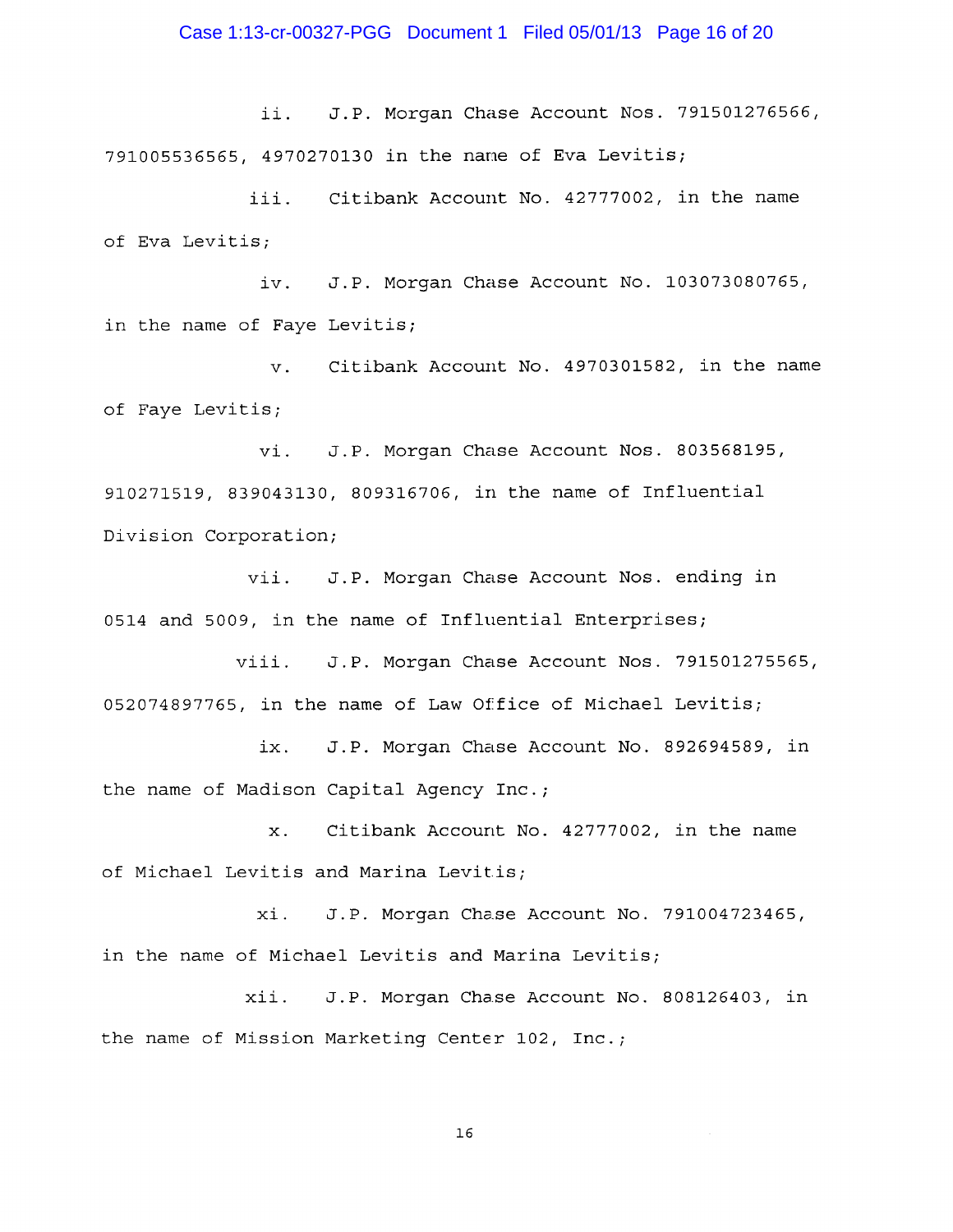## Case 1:13-cr-00327-PGG Document 1 Filed 05/01/13 Page 17 of 20

xiii. Capital One Account No. 7164001369, in the name of AAMI Restaurant;

xiv. J.P Morgan Chase Account No. 839230539, in the name of Susan V. Consulting;

J.P. Morgan Chase Account No. 751419102, in XV. the name of Vermar Management LLC;

xvi. TD Bank Account No. 373979178, in the name of YGIK, Inc.;

xvii. J.P. Morgan Chase Account No. 828330514, in the name of Denis Kurlyand;

The defendants' interest in the following  $\mathbf{C}$ . property:

RASPUTIN, a restaurant/nightclub located at i. 2670 Coney Island Avenue, Brooklyn, New York;

ii. all that lot or parcel of land, together with its buildings, appurtenances, improvements, fixtures, attachments and easements, located at 132 Norfolk Street, Brooklyn, New York 11235;

iii. all that lot or parcel of land, together with its buildings, appurtenances, improvements, fixtures, attachments and easements, located at 1001 Oriental Boulevard, Brooklyn, New York 11235.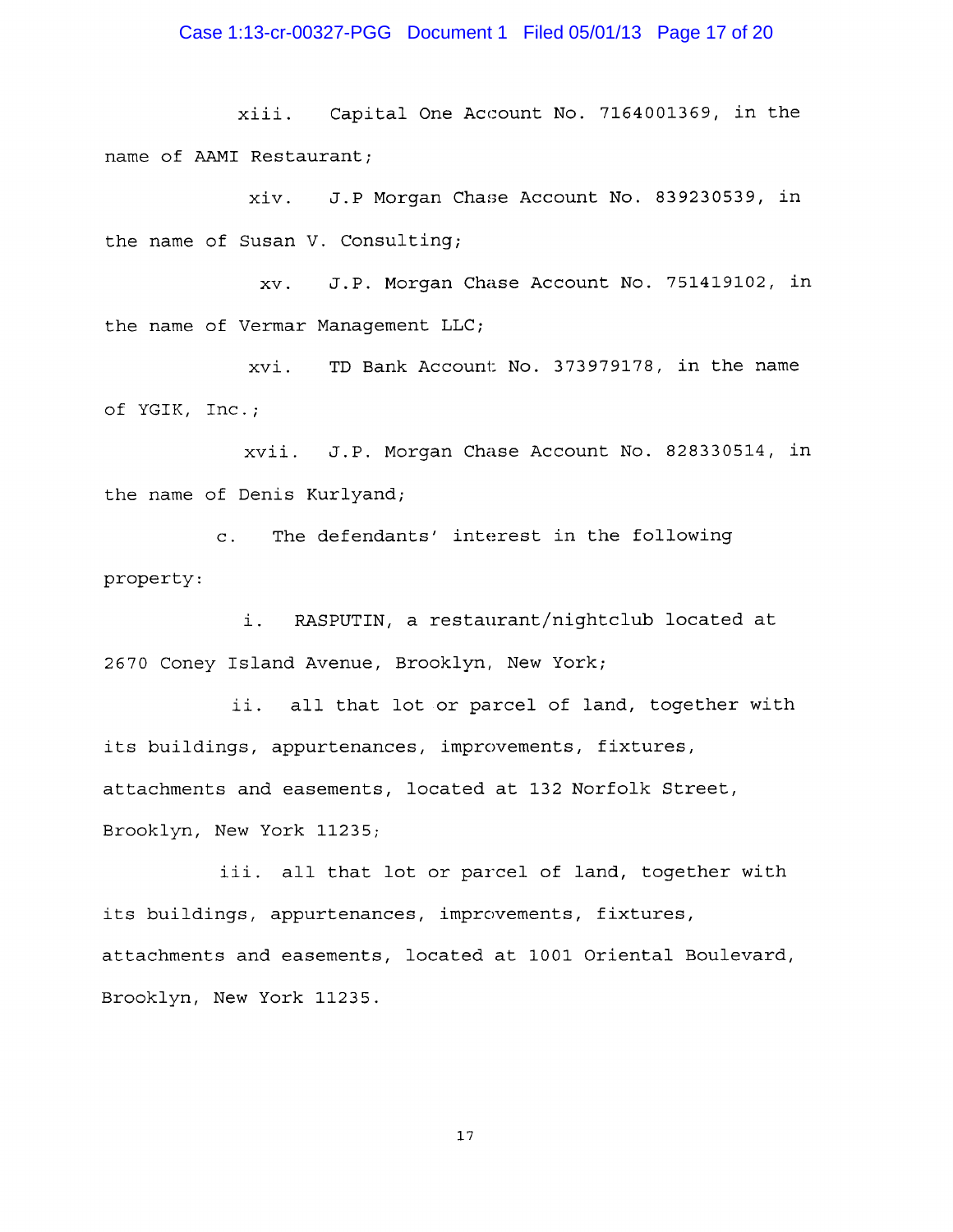#### Substitute Asset Provision

26. If any of the above-described forfeitable property, as a result of any act or omission of the defendants,

 $a.$ cannot be located upon the exercise of due diligence;

has been transferred or sold to, or deposited  $b$ . with, a third person;

has been placed beyond the jurisdiction of the  $\mathbf{C}$ . Court;

> has been substantially diminished in value; or d.

has been commingled with other property which  $e<sub>1</sub>$ cannot be subdivided without difficulty;

it is the intent of the United States, pursuant to Title 21, United States Code, Section 853 (p), to seek forfeiture of any other property of the defendants up to the value of the forfeitable property described above, including but not limited to the defendants' interest in the following property:

i. RASPUTIN, a restaurant/nightclub located at 2670 Coney Island Avenue, Brooklyn, New York;

all that lot or parcel of land, together ii. with its buildings, appurtenances, improvements, fixtures, attachments and easements, located at 132 Norfolk Street, Brooklyn, New York 11235;

 $18\,$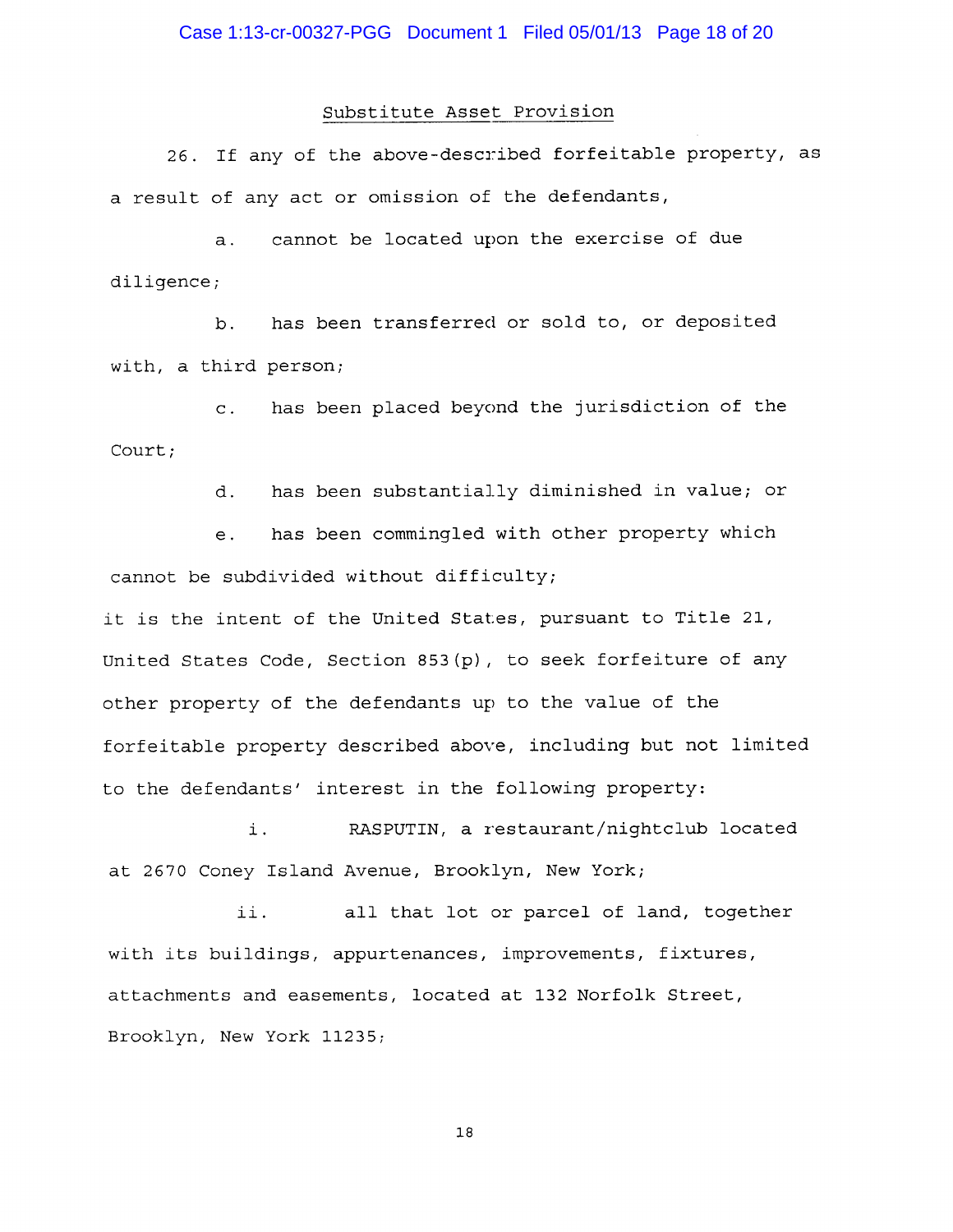# Case 1:13-cr-00327-PGG Document 1 Filed 05/01/13 Page 19 of 20

all that lot or parcel of land, together iii. with its buildings, appurtenances, improvements, fixtures, attachments and easements, located at 1001 Oriental Boulevard, Brooklyn, New York 11235.

(Title 18, United States Code, Section 981(a)(1)(C); Title 21, United States Code, Section 853(p); and Title 28, United States Code, Section 2461.)

arkeun Ancich

arara

**BHARARA** PREET United States Attorney